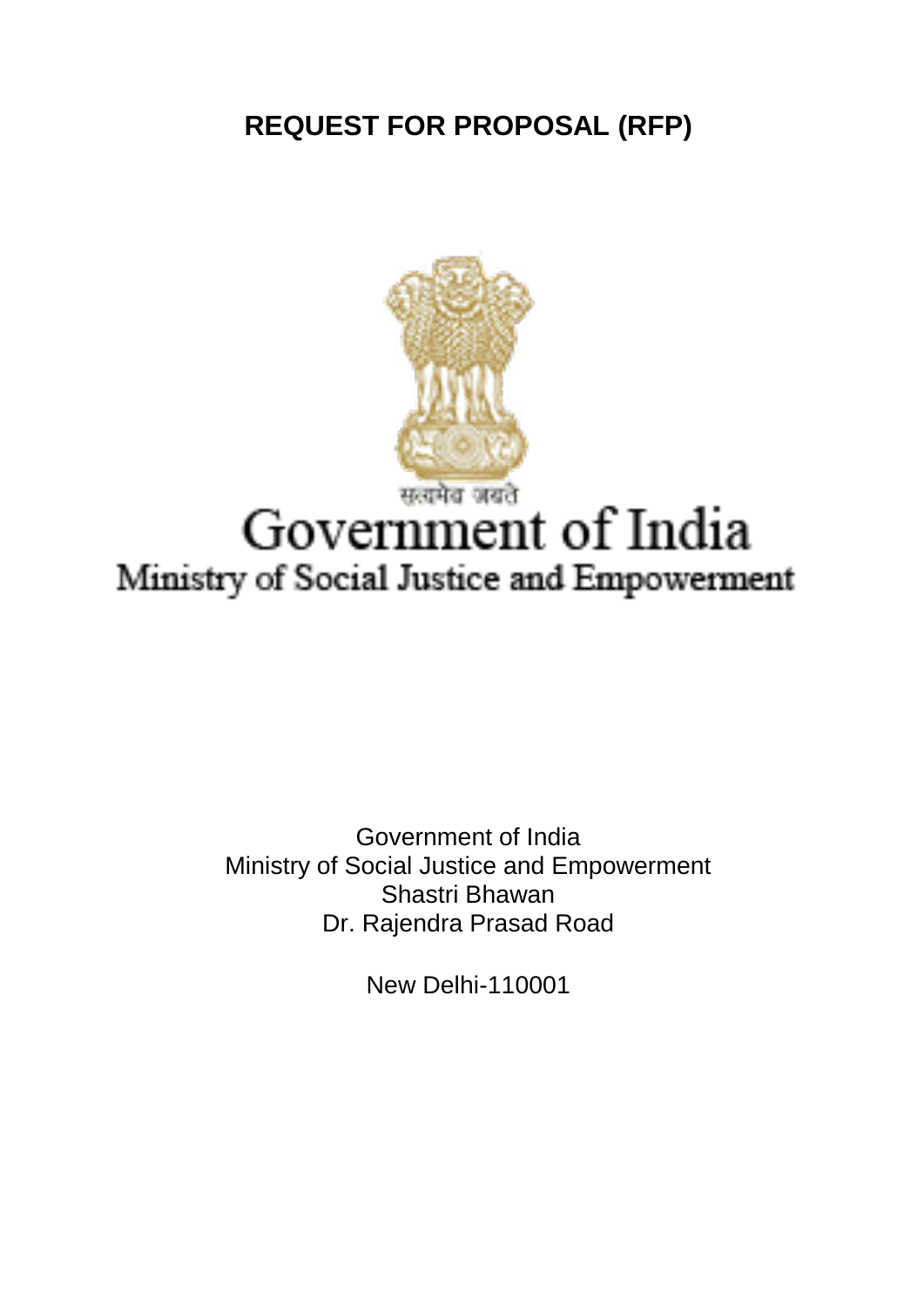**1.** The Ministry of Social Justice and Empowerment has formulated a scheme **"SMILE - Support for Marginalized Individuals for Livelihood and Enterprise**", which includes a sub-scheme - 'Central Sector Scheme for Comprehensive Rehabilitation of persons engaged in the act of Begging'. This scheme covers several comprehensive measures including welfare measures for persons who are engaged in the act of begging. The focus of the scheme is extensively on rehabilitation, substance abuse prevention, provision of medical facilities, counselling, basic documentation, education, skill development, economic linkages and so on. The scheme would be implemented with the support of State/UT Governments/Local Urban Bodies, Voluntary Organizations, Community Based Organizations (CBOs), institutions and others.

### **2. Vision for the next 5 years**

The scheme will be implemented across the country in next five years Funds will be provided by the Central Government to the implementing agency as recommended by State Government

| Year           | No. of                    | Cost (Rupees In crore) |
|----------------|---------------------------|------------------------|
|                | proposed<br>beneficiaries |                        |
|                |                           |                        |
| First year     | 2,000                     |                        |
| For Five years | 19,500                    | 100                    |

Total cost of the scheme for the period of first five years is given below:

#### **3. Objective of SMILE - Beggary**

- i. To make 'Bhiksha-Vritti Mukt Bharat' (begging-free) and make a strategy for comprehensive rehabilitation of persons engaged in begging through coordinated action of various stakeholders such as Central and State Governments, local bodies, NGOs working in the field, social activists and public at large.
- ii. Survey and identification of persons engaged in begging.
- iii. Mobilization of persons engaged in begging.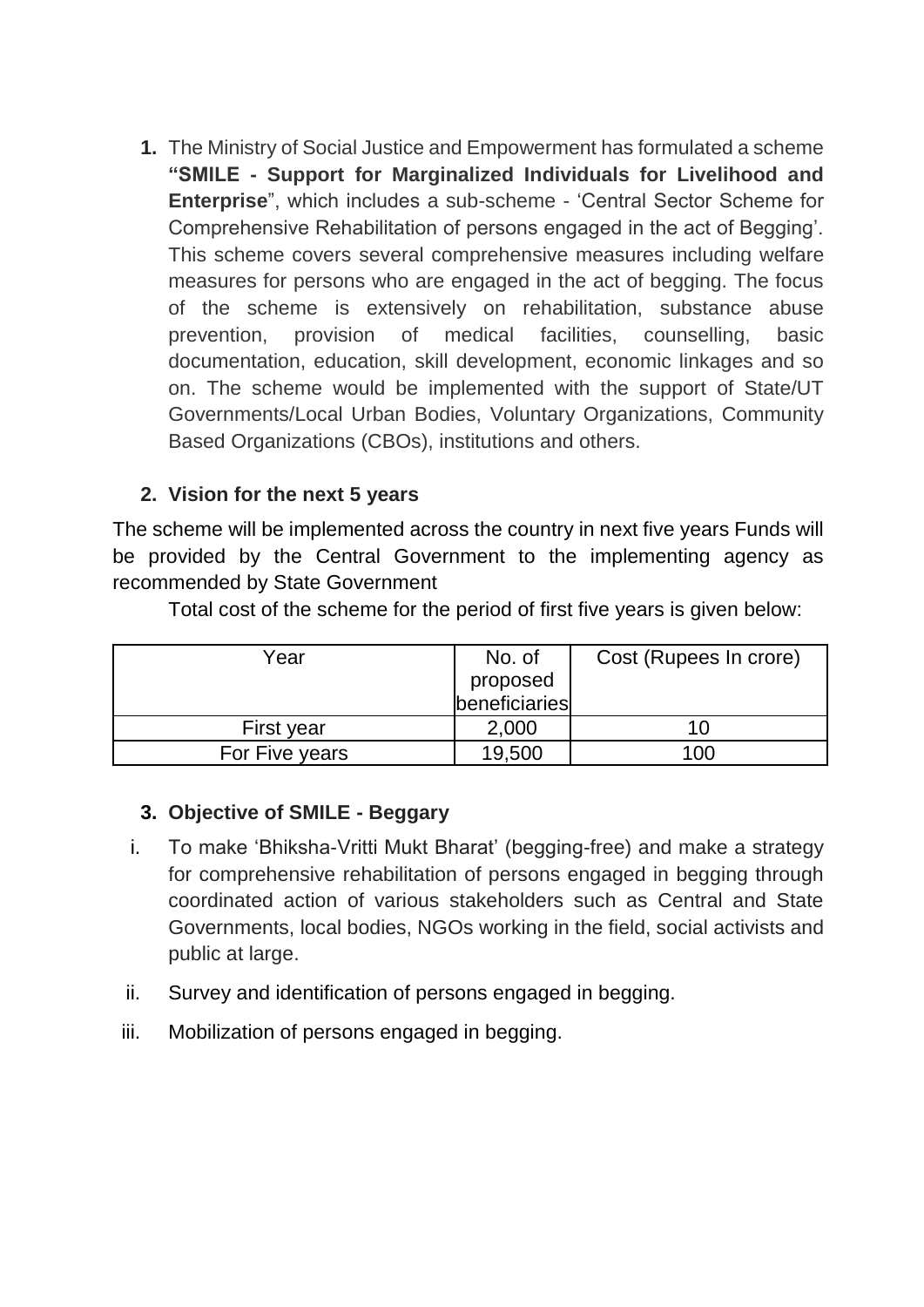- iv. Provision of whole range of basic services for the persons engaged in begging such as shelter, rehabilitation, substance abuse prevention, hygiene, food, clothing, bedding, medical facilities, counseling and education.
- v. To facilitate skill development training to the persons engaged in begging so as to ensure their reintegration in the mainstream society to lead a life with dignity and self-confidence.
- vi. Liaising to provide legal care and psychological counseling, especially in case of substance abuse to enable them to take steps for their reintegration into their families /society
- vii. Sustainable settlement of the persons engaged in begging and improve the overall health and well-being of the target population, especially people affected with leprosy and substance abuse

### **4. Approach & Strategy**

The approach of this Scheme is to provide the whole range of services including awareness generation for people involved simultaneously in substance abuse and begging, identification, rehabilitation, provision of medical facilities, counselling, education, skill development and sustainable settlement of persons engaged in begging through State Governments/UTs, Local Urban bodies, voluntary and other organizations. Identified persons shall be issued identity cards to avail the benefit of any government welfare scheme.

#### **5. Components admissible for assistance under the scheme**

The following components are admissible for financial assistance under the Scheme:

- i. Survey/identification
- ii. Mobilization
- iii. Rescue /Shelter Home
- iv. Comprehensive resettlement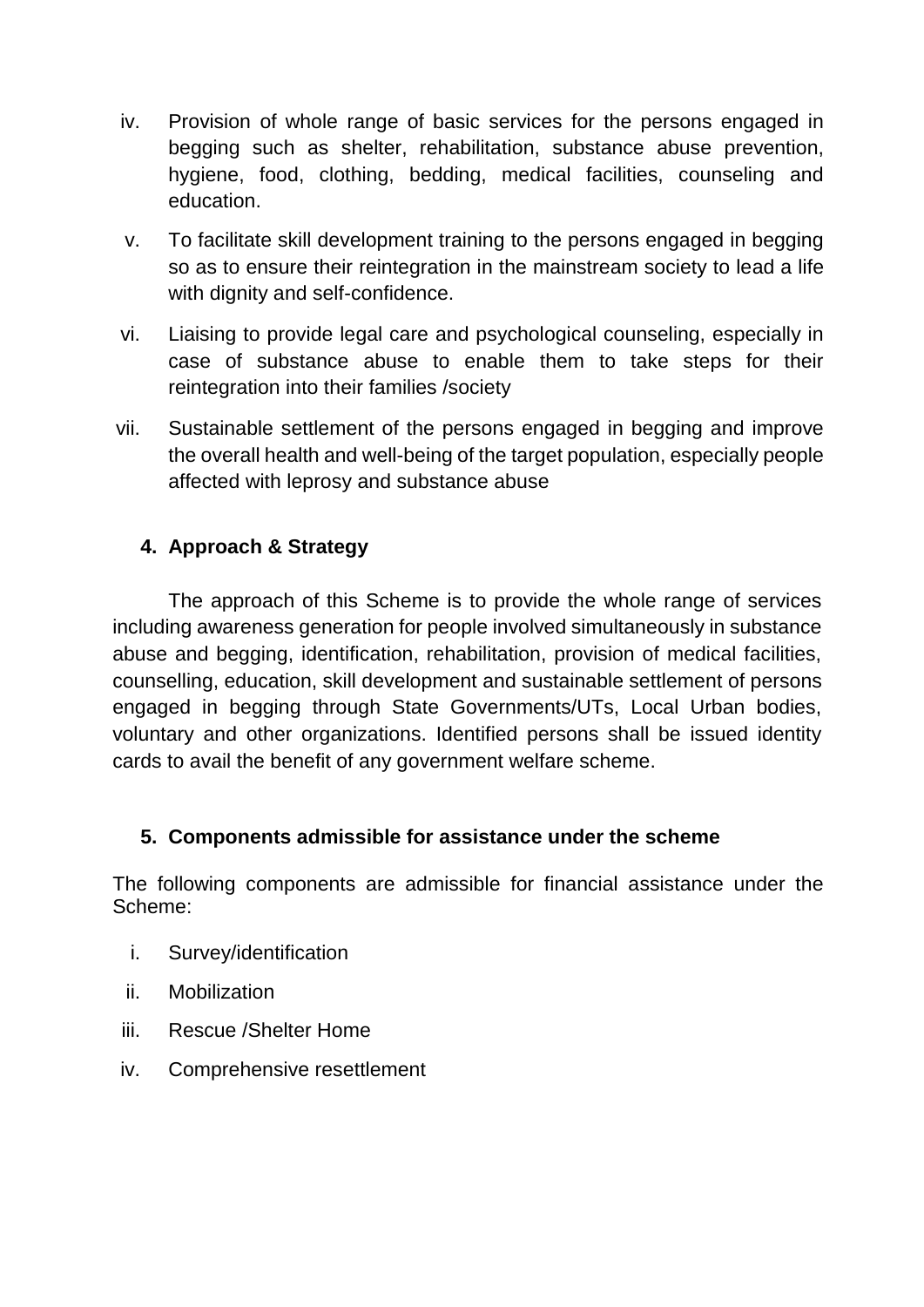The details of each component are explained below in terms of its structure and functions

| S.<br>No.    | <b>Components</b>                          | <b>Sub-Components</b>                                                                                                                                                                                                                                                                                                                                                                                                                                                                                                                                                                                                                                                                                                                                                                                            |  |  |  |  |
|--------------|--------------------------------------------|------------------------------------------------------------------------------------------------------------------------------------------------------------------------------------------------------------------------------------------------------------------------------------------------------------------------------------------------------------------------------------------------------------------------------------------------------------------------------------------------------------------------------------------------------------------------------------------------------------------------------------------------------------------------------------------------------------------------------------------------------------------------------------------------------------------|--|--|--|--|
| 1            | <b>Survey and</b><br><b>Identification</b> | 1.1 Survey of the persons engaged in begging in<br>the identified city<br>Survey format (To be prescribed by the<br>ministry)<br>Agency to carry the survey<br>1.2 Identification of persons engaged in the act of<br>Begging - Profiling may be done on the basis of<br>Gender<br>$\bullet$ Age<br>Children<br>With families<br>• Orphans<br>$\bullet$ In conflict with law<br>Into substance abuse<br>$\bullet$<br>• With or without family<br>Disability or physical health issues<br><b>Mental infirmities</b><br>Geographical locations<br>○ Slums<br>Religious places<br>$\circ$<br>$\circ$ Traffic signals<br>Dumping yards<br>$\circ$<br><b>o</b> Transport Stations<br><b>Mental infirmities</b><br>Is family into begging<br>Did they resort to begging in any other<br>place/city<br>so what activity |  |  |  |  |
|              |                                            | Did they do any economic activity earlier? If<br>Are they into substance abuse?                                                                                                                                                                                                                                                                                                                                                                                                                                                                                                                                                                                                                                                                                                                                  |  |  |  |  |
|              |                                            | 1.3 Awareness and advertisement of Scheme                                                                                                                                                                                                                                                                                                                                                                                                                                                                                                                                                                                                                                                                                                                                                                        |  |  |  |  |
| $\mathbf{2}$ | <b>Mobilization</b>                        | 2.1 Mobilization of the identified persons to the                                                                                                                                                                                                                                                                                                                                                                                                                                                                                                                                                                                                                                                                                                                                                                |  |  |  |  |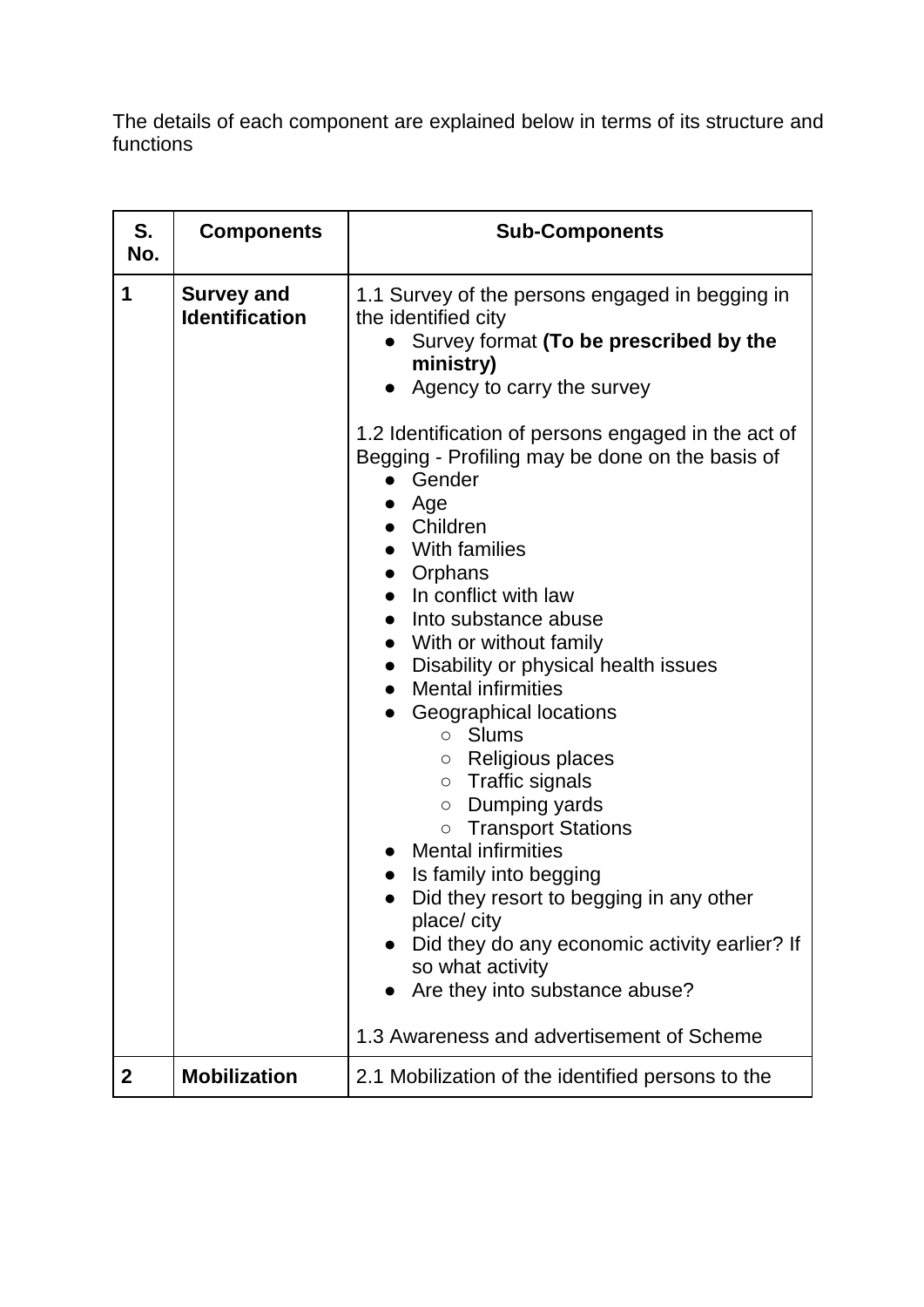|   |                                                                                                                                                                                | shelter homes, IRCAs, Old Age Homes, CCIs,<br>etc.<br>2.2 Spot counseling<br>Training to people who are doing<br>mobilization<br>Support from - Police, volunteers, other<br>agencies                                                                                                                                                                                                                                                                                                                                                                                                                                                                                 |
|---|--------------------------------------------------------------------------------------------------------------------------------------------------------------------------------|-----------------------------------------------------------------------------------------------------------------------------------------------------------------------------------------------------------------------------------------------------------------------------------------------------------------------------------------------------------------------------------------------------------------------------------------------------------------------------------------------------------------------------------------------------------------------------------------------------------------------------------------------------------------------|
| 3 | <b>Rescue/Shelter</b><br><b>Homes</b><br>$\bullet$ Family<br>• single<br>person<br>• Women<br>$\bullet$ Men<br>• Children<br>(separate)<br>for male<br>and female<br>children) | 3.1 Can existing shelter homes / night shelters be<br>used readily<br>3.2 Identifying locations for new shelter homes<br>3.3 Setting up and maintenance of shelter homes/<br>rescue homes<br>3.4 Each shelter home should provide for at least<br>50 to 100 people<br>3.5 Primary hygiene & grooming of persons<br>mobilized<br>3.6. Registration and documentation Aadhar card,<br>Ration card, ID card of any nature, the opening of<br>bank accounts<br>3.7 Primary health check-up<br>3.8 Counselling<br>3.9 Linkage with de-addiction and rehabilitation<br>centers<br>3.10 Provision of bedding, clothing and food<br>3.11 Recreation activities/ yoga sessions |
| 4 | <b>Comprehensive</b><br><b>Resettlement</b>                                                                                                                                    | 4.1 Provision of and Linkage with health care<br>services<br>4.2 Linkage with government-run educational<br>institutions for providing education to a child                                                                                                                                                                                                                                                                                                                                                                                                                                                                                                           |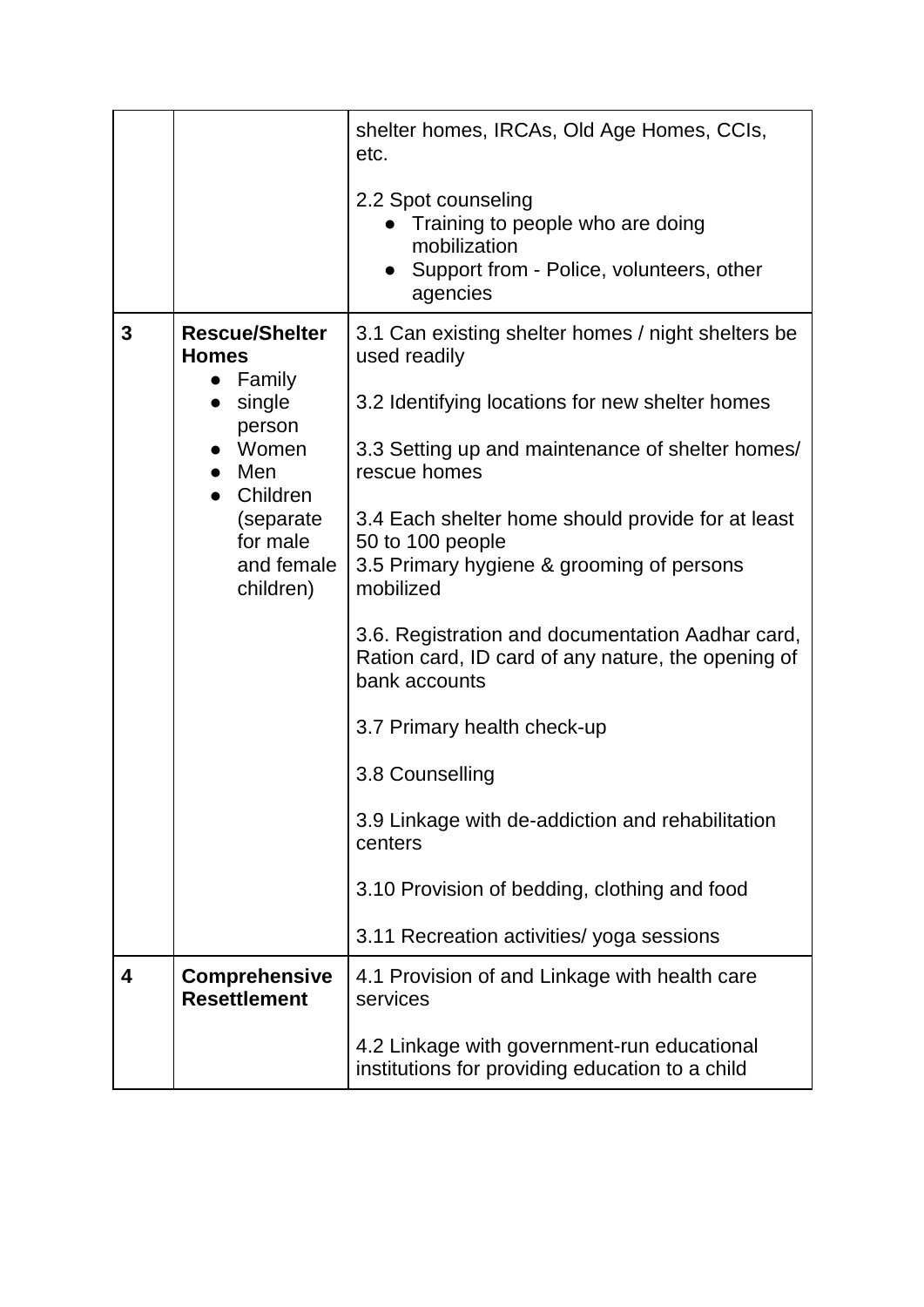|  | engaged into Begging children of persons<br>engaged into Begging                                 |  |  |  |  |
|--|--------------------------------------------------------------------------------------------------|--|--|--|--|
|  | 4.3 After school tuitions and assistance in<br>homework for children                             |  |  |  |  |
|  | 4.4 Skill development training programs to able-<br>bodied persons engaged in the act of Begging |  |  |  |  |
|  | 4.5 To provide dignified livelihood options through<br>vocational training and life skills       |  |  |  |  |
|  | 4.6 Mapping to economic activity like security<br>guards, domestic help, vegetable vendors       |  |  |  |  |
|  | 4.7 Linkage with Training Centers and the<br>Industry for employment                             |  |  |  |  |
|  | 4.8 Self-Employment through micro and small<br>business                                          |  |  |  |  |
|  | 4.9 Welfare measures for people with<br>physical/mental health issues                            |  |  |  |  |
|  | 4.10 Necessary care and support to old, disabled<br>and sick persons. Linkages to Old age homes  |  |  |  |  |
|  | 4.11 Reintegration and follow up                                                                 |  |  |  |  |

The above 4 verticals are mutually inclusive and indicative. NGOs can include any sub-component to better implement the scheme. **However, all these four components have to be necessarily covered**

# **6. Pilot Projects**

Ministry of Social Justice and Empowerment has also initiated pilot projects on Comprehensive Rehabilitation of Persons engaged in the act of Begging in ten cities namely Delhi, Bangalore, Chennai, Hyderabad, Indore, Lucknow, Mumbai, Nagpur, Patna and Ahmedabad. These pilots are being implemented in these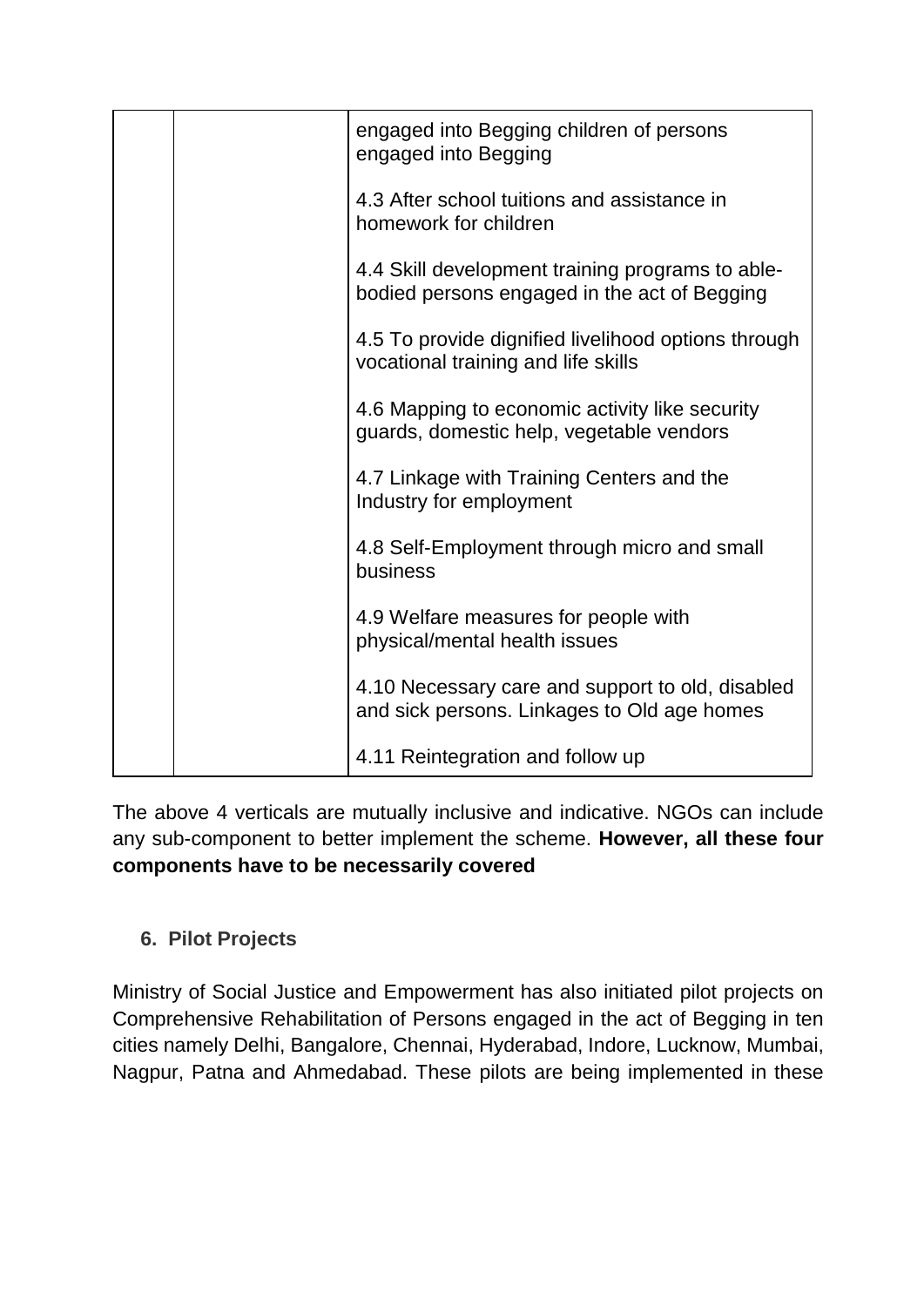cities by State Governments/UTs/Local Urban Bodies and Voluntary Organizations after their action plans were approved by the Ministry. Several comprehensive measures including survey and identification, mobilization, basic hygiene and medical facilities, providing basic documentation, counselling, rehabilitation, education, skill development and sustainable settlement of persons engaged in begging are undertaken under these pilots.

Some of these cities have shown great progress for the welfare of persons engaged in Begging. Till now, more than ten thousand persons have been identified for rehabilitation under the scheme.

Many shelter homes are already providing basic amenities along with medical and counselling service with the help of local doctors. Various skill development and vocational training program are available at these rehabilitation centers. Community Based saving groups and Self Help Group are being formed to provide employment and livelihood. Digital and print media is being used for making people aware about the scheme.

### **7. Strategy for scaling up the pilots**

The comprehensive rehabilitation of the persons engaged in begging is based on the learnings from the pilot programs. Under this, the following shall be the interventions:

- A. Municipal Corporations (MCs) / Districts would be identified based on the commitment shown for the cause for which a letter would be sent with a request to intimate the interest. Those MCs/Districts who send their interest shall give the following details:
	- a) Work done so far in resettling the persons engaged in the act of begging
	- b) Details of survey done so far
	- c) Number of rehabilitation centers along with the facilities / management of these centers
	- d) List of organizations/NGOs partnering with the MC/District on this project
	- e) Budget committed from the MC/District for this purpose and amount required from the SMILE project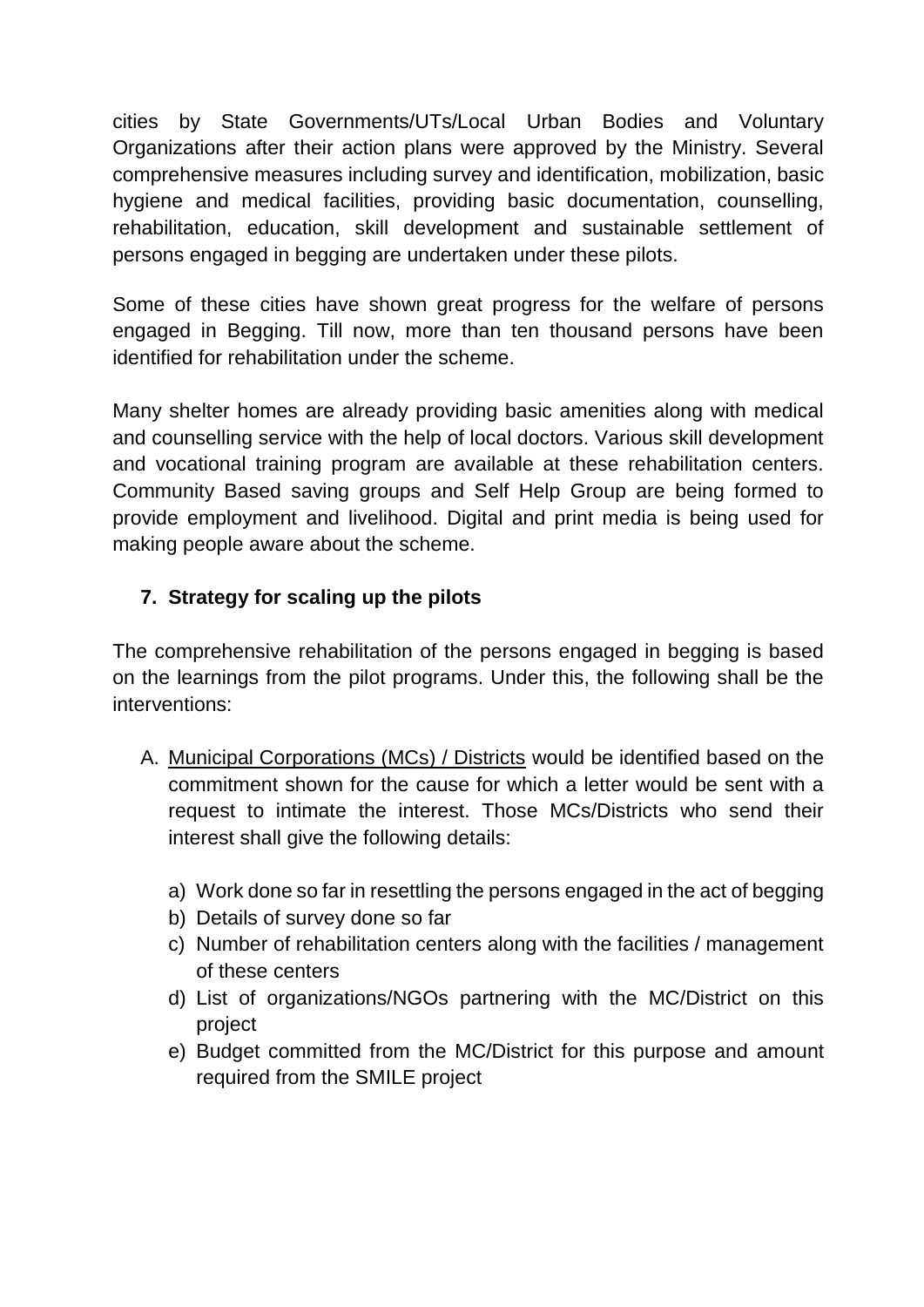- B. Direct identification of NGOs: NGOs from those MCs/Districts where there is no direct or timely response from the MC/District concerned, would be selected based on (1) the strength of the organization, (2) the quality of their work in the field of beggary and (3) the project report for the beggaryfree city. The selected NGOs would be funded for the project of "Comprehensive rehabilitation of people involved in the act of begging" in that city, with the objective of declaring the city 'beggary-free'. Such NGOs should implement the project in association with the MC/District administration concerned.
- C. Selection criteria:
	- a) Strength of the organization (60% weightage)
		- i) Number of years of work in beggary
		- ii) Number of outreach workers involved and working towards comprehensive rehabilitation
		- iii) Number of people rehabilitated so far who were involved in the act of begging
		- iv) Own/leased infrastructure for rehabilitation and capacity of shelter home
		- v) Reputation (as evidenced by newspaper reports/awards)
	- b) Strength of the project (40% weightage)
		- i) Area/City proposed to be taken up (full/partial)
		- ii) Number of persons proposed to be rehabilitated
		- iii) Strategies for rehabilitation
		- iv) Infrastructure and facilities for rehabilitations
		- v) Assistance required from Central government
- D. Interested NGOs/CBOs must submit the proposal online via google form on e-anudaan at [https://grants-msje.gov.in/ngo-login.](https://grants-msje.gov.in/ngo-login) Please note that this form is the first step of the application process. Based on the strength and capabilities of the organization, a few NGOs will be shortlisted for further process.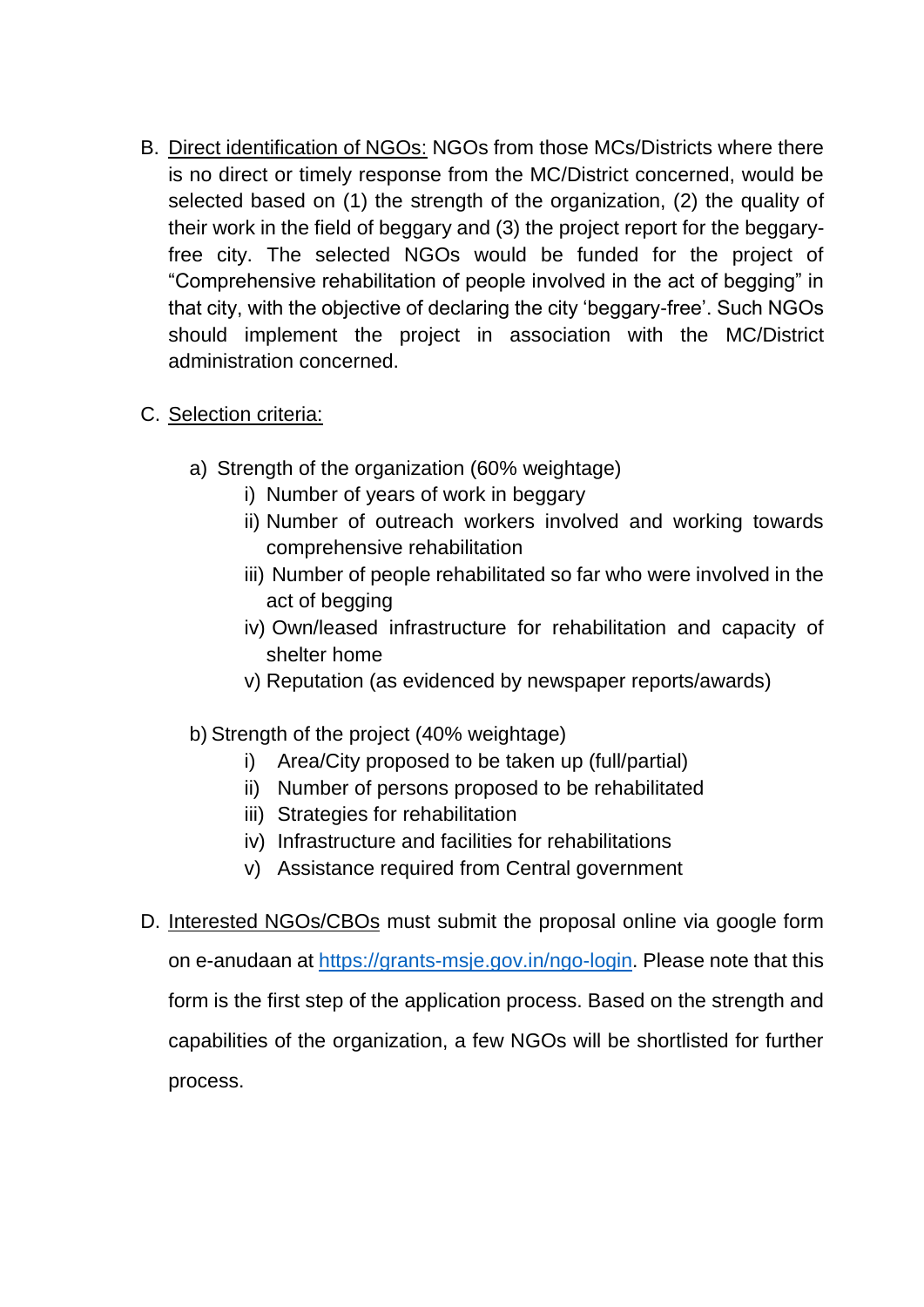# **8. Evaluation / Selection process**

Organizations will be marked out of 100 based on the following parameters, and only those with more than 70 marks overall would be considered by the Program Approval Committee (PAC) for sanction.

# A. **Strength of the organization**

| S.             |                                                                                                                                      | <b>Marks</b>                   |                                   |                                |                                   |  |
|----------------|--------------------------------------------------------------------------------------------------------------------------------------|--------------------------------|-----------------------------------|--------------------------------|-----------------------------------|--|
| No.            | <b>Parameter</b>                                                                                                                     | 5                              | 10                                | 15                             | 20                                |  |
| 1              | Years of experience in the field of<br>beggary                                                                                       | 1                              | $\overline{2}$                    | 3                              | >3                                |  |
| $\overline{2}$ | Outreach/social workers from the<br>organization who have been working<br>with people engaged in the act of<br>begging?              | $\overline{2}$                 | 3                                 | $\overline{4}$                 | >4                                |  |
| 3              | Maximum number of people that can<br>stay in the shelter home                                                                        | 20                             | 30                                | 40                             | >40                               |  |
| $\overline{4}$ | Number of people rehabilitated so far<br>(of the total estimated number of<br>persons engaged in the act of begging<br>in that area) | 25%                            | 50%                               | 75%                            | 100%                              |  |
| 5              | Rewards/accolades that your<br>organization has received for the work<br>done in the field of reducing beggary                       | <b>Block</b><br>Level<br>Award | <b>District</b><br>level<br>award | <b>State</b><br>level<br>award | <b>National</b><br>level<br>award |  |

# **B. Strength of the Project**

| S.<br>No. | <b>Parameter</b>                                                                                                                              | <b>Marks</b>               |              |                       |              |
|-----------|-----------------------------------------------------------------------------------------------------------------------------------------------|----------------------------|--------------|-----------------------|--------------|
|           |                                                                                                                                               | 5                          | 10           | 15                    | 20           |
|           | Area proposed to be taken up (full/partial)                                                                                                   | One<br>ward                | Two<br>wards | <b>Three</b><br>wards | Full<br>city |
| 2         | Number of persons proposed to be<br>rehabilitated (of the total estimated number<br>of persons engaged in the act of begging in<br>that area) | 25%                        | 50%          | 75%                   | 100%         |
| 3         | <b>Strategies for Rehabilitation</b>                                                                                                          | Will be awarded by the PAC |              |                       |              |